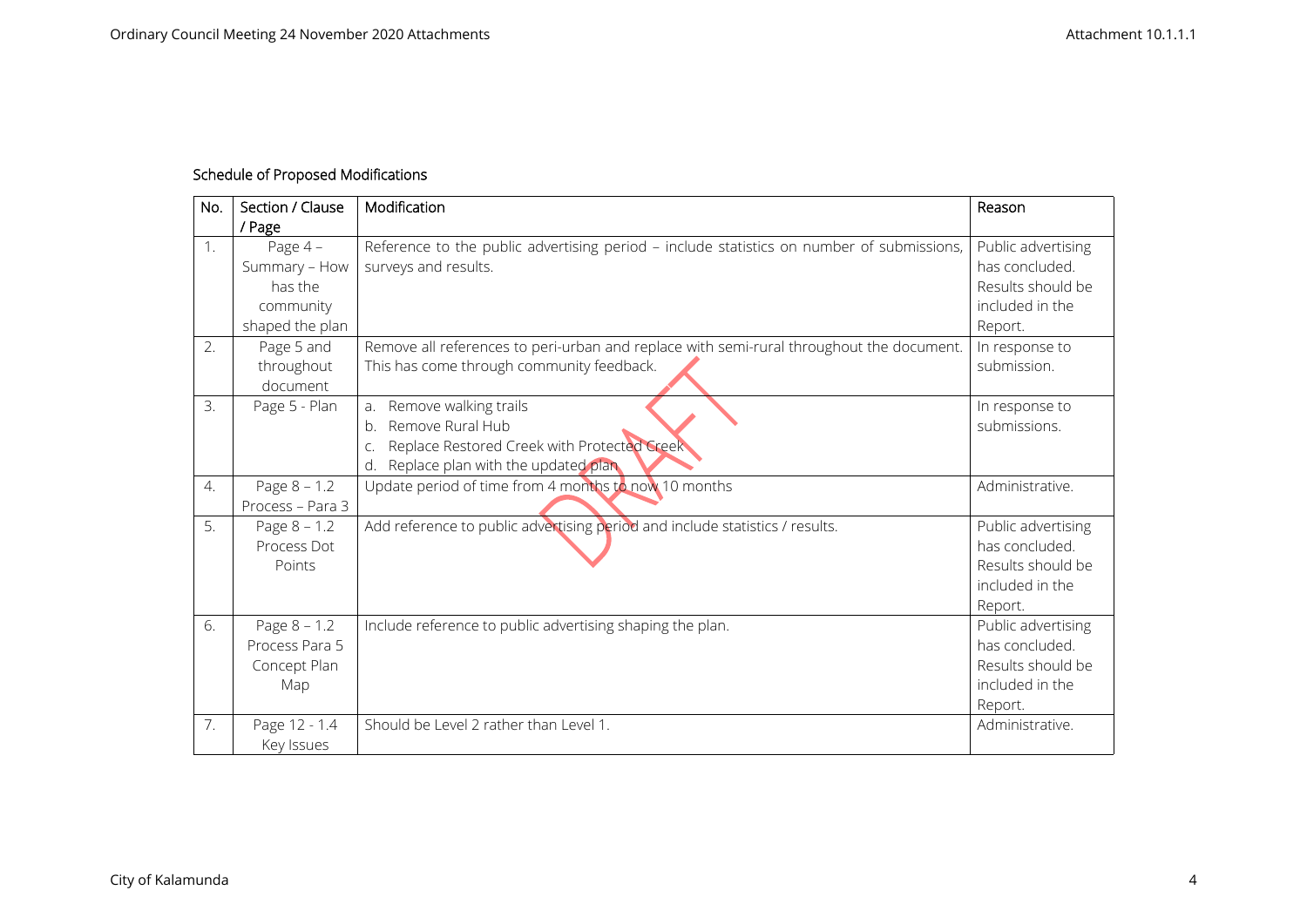|     | Environmental     |                                                                                               |                    |
|-----|-------------------|-----------------------------------------------------------------------------------------------|--------------------|
|     | Assets            |                                                                                               |                    |
| 8.  | Page 13 - Plan 2  | Crystal Brook Foreshore needs to be amended. Public advised alignment is incorrect. City to   | In response to     |
|     | Key Constraints   | provide mark-up of correct alignment.                                                         | submissions.       |
| 9.  | Page 13 - Plan 2  | Urban area is currently Rural under the Scheme, identified as Urban by the Framework.         | Administrative.    |
|     | Key Constraints   |                                                                                               |                    |
| 10. | Page $14 - 1.5 -$ | Include key outcomes from public advertising period.                                          | Public advertising |
|     | Stakeholder       |                                                                                               | has concluded.     |
|     | Feedback          |                                                                                               | Results should be  |
|     |                   |                                                                                               | included in the    |
|     |                   |                                                                                               | Report.            |
| 11. | Page 22 -         | Replace 'will' with 'may' and state that grouped and intergenerational housing may only occur | Administrative and |
|     | Inclusive Co-     | in limited suitable locations.                                                                | clarifying meaning |
|     | Living            |                                                                                               | of wording.        |
| 12. | Page 23 - Para 3  | Remove paragraph 3 Rerouting of through-traffic                                               | In response to     |
|     |                   |                                                                                               | submissions.       |
| 13. | Page 23 - Fewer   | Remove paragraph.                                                                             | In response to     |
|     | Cars              |                                                                                               | submissions.       |
| 14. | Page 24 - Green   | Remove reference to green easement setbacks and instead state that as a principle generous    | In response to     |
|     | Easements         | setbacks will be encouraged to allow protection and enhancement of natural vegetation and     | submissions.       |
|     |                   | streetscapes to be enhanced to encourage green streetscape.                                   |                    |
| 15. | Page 25 - Local   | Remove reference to Rural Hub and instead state that a suitably sized non-residential centre  | In response to     |
|     | Economy           | (not industrial) commensurate to the density of the population to be defined at future        | submissions.       |
|     |                   | detailed planning and subject to needs assessment.                                            |                    |
|     |                   |                                                                                               |                    |
| 16. | Page 28           | Remove Connectivity and Activity Plans                                                        | In response to     |
|     |                   |                                                                                               | submissions.       |
| 17. | Page 28           | Remove 'Landscape Residential' Typologies and replace with:                                   | In response to     |
|     |                   |                                                                                               | submissions. Areas |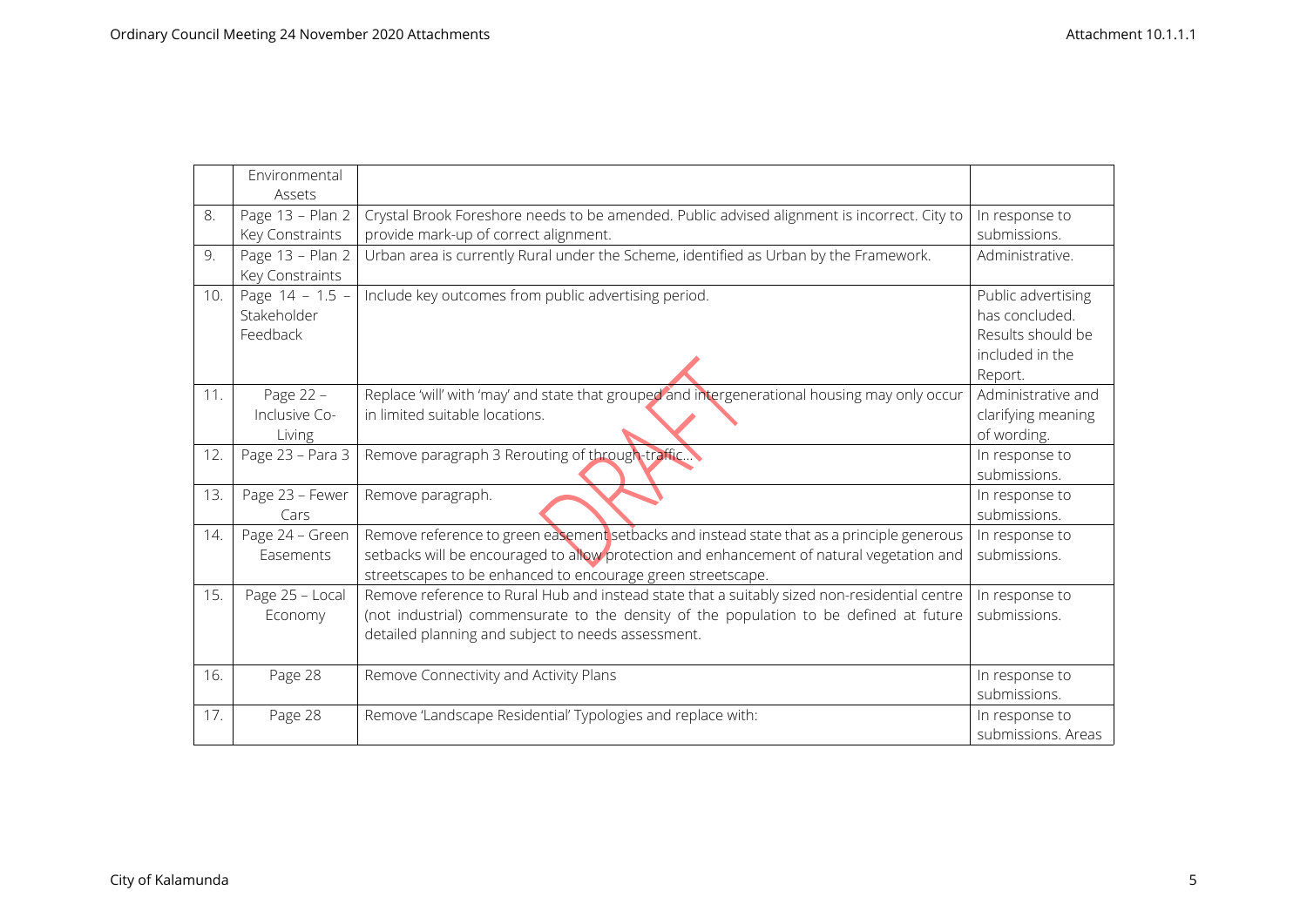|  | Rural Landscape: Identifies areas that may have significant vegetation, areas that align      | identified as Rural |
|--|-----------------------------------------------------------------------------------------------|---------------------|
|  | with key ecological corridors and identifies areas which may be suitable for subdivision      | Landscape           |
|  | but requiring sensitive site responses and interface treatments. Lots in this area may        | generally had a     |
|  | range from 2000sqm to 1ha+. Captures an array of land uses (including but not limited         | majority of         |
|  | to):                                                                                          | submissions         |
|  | Special Rural<br>$\circ$                                                                      | seeking to retain   |
|  | Rural Composite<br>$\circ$                                                                    | Rural MRS zoning    |
|  | Residential R2 (min 5000sqm), R2.5 (min 4000sqm), R5 (min 2000sqm)<br>$\circ$                 | or have a minimum   |
|  | Not to include industrial or commercial.                                                      | 2000sqm property.   |
|  | Urban Landscape: Identifies areas where environmental and servicing constraints may be        | Areas identified as |
|  | present but on assessment does not, at this high level of analysis, impede development,       | Urban Landscape     |
|  | subject to meeting the strategic objectives of the concept plan and ensuring sensitive        | generally had a     |
|  | interface treatments between land use typologies. These areas are generally suited to lots    | majority of         |
|  | in the order of 2000sqmm2 due to current servicing constraints. Smaller lot sizes could       | submissions         |
|  | be explored subject to the availability of services. Captures an array of uses (including but | seeking to be       |
|  | not limited to):                                                                              | rezoned to Urban    |
|  | Residential (Starting from R2)<br>$\circ$                                                     | under the MRS or    |
|  | Commercial (Any commercial land to be commensurate to the density of the<br>$\circ$           | have a minimum      |
|  | population, to be defined at future detailed planning, subject to community                   | 2000sqm property.   |
|  | consultation and subject to retail needs and sustainability assessment).                      | The new typologies  |
|  | Not to include industrial.<br>$\circ$                                                         | have been           |
|  |                                                                                               | identified to       |
|  |                                                                                               | balance community   |
|  |                                                                                               | views and ensure    |
|  |                                                                                               | that the key        |
|  |                                                                                               | principles of the   |
|  |                                                                                               | concept plan are    |
|  |                                                                                               | still captured.     |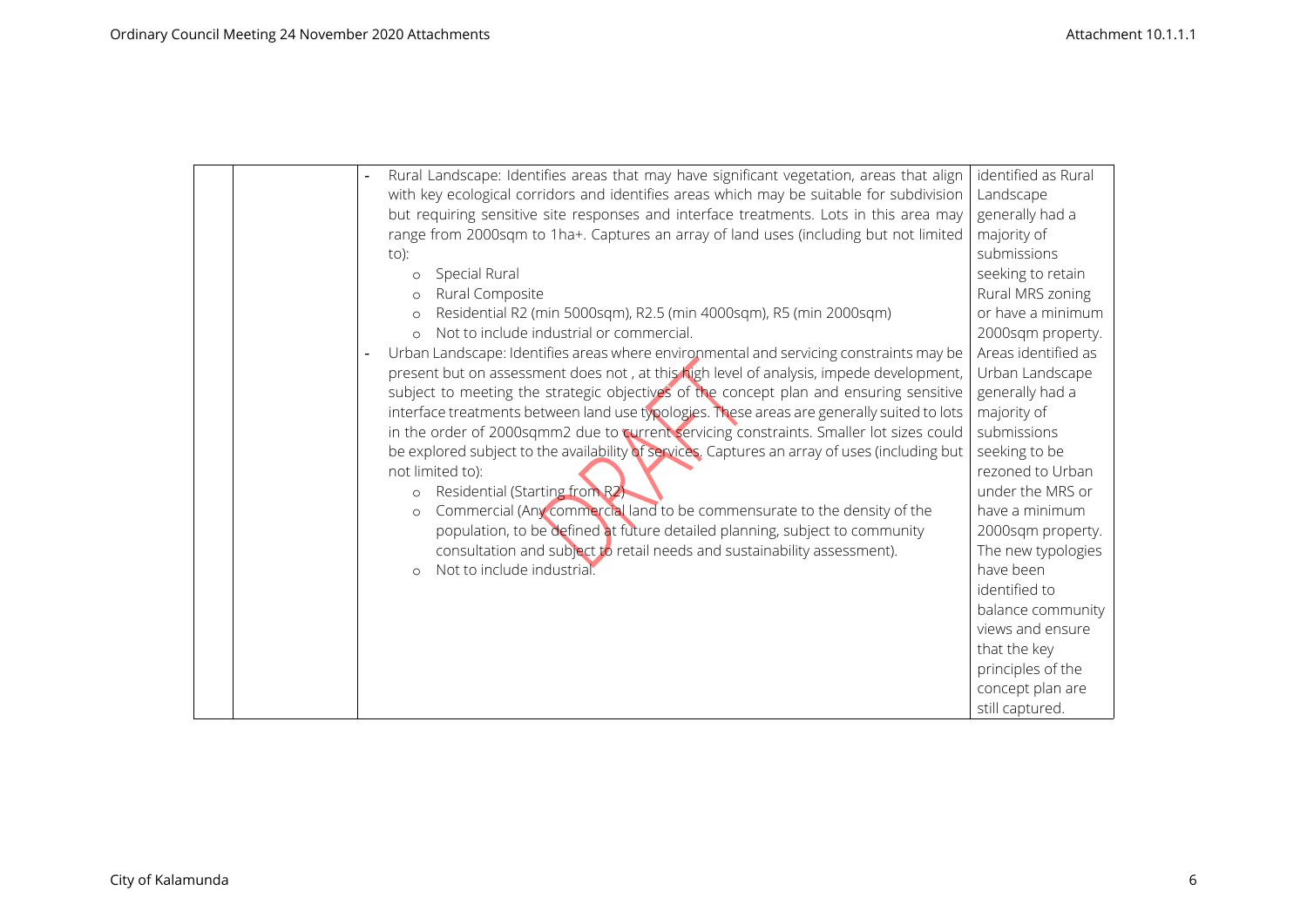| 18. | Page 29 - Plan 3 | Update Concept Plan:                                                                                    | In response to     |
|-----|------------------|---------------------------------------------------------------------------------------------------------|--------------------|
|     | - Concept Plan   | Replace typologies as outlined in above comment and align with concept plan provided.<br>$\blacksquare$ | submissions and to |
|     | Map              | Remove indicative key roads<br>$\blacksquare$                                                           | align with         |
|     |                  | Remove Indicative public paths.<br>$\overline{\phantom{a}}$                                             | typologies         |
|     |                  | Remove potential open space.<br>$\overline{\phantom{a}}$                                                | identified above.  |
|     |                  | Remove potential Rural Hub.<br>$\overline{\phantom{a}}$                                                 |                    |
|     |                  | Remove cadastral boundaries.                                                                            |                    |
|     |                  | Amend Crystal Brook Creekline.<br>$\overline{\phantom{a}}$                                              |                    |
|     |                  | Remove landscaped buffers.<br>$\overline{\phantom{a}}$                                                  |                    |
|     |                  | Add Boundary Road.                                                                                      |                    |
|     |                  | All other aspects retained.                                                                             |                    |
| 19. | Page 29 - Plan 3 | Add following notation to the map:                                                                      | In response to     |
|     | - Concept Plan   | 'Data from Wattle Grove South Ecological Surveys (AECOM, 2020) which surveyed 94 of                     | submissions.       |
|     | Map              | approximately 262 properties, where access permission was granted by the landowner. It is               |                    |
|     |                  | possible that properties that were not surveyed also have environmental values. It is also possible     |                    |
|     |                  | that properties (or portions of properties) that were not surveyed do not have environmental            |                    |
|     |                  | values commensurate to medium and high value vegetation. Some assumptions were made when                |                    |
|     |                  | identifying areas of medium and high retention value vegetation on properties which were not            |                    |
|     |                  | physically surveyed.'                                                                                   |                    |
|     |                  | *Note this is to replace the current notation on the proposed modified plan.                            |                    |
| 20. | Page 33 Site     | 1 - Remove reference to 20m                                                                             | In response to     |
|     | Concept          | 3 - Remove item 3                                                                                       | submissions.       |
|     | Residential      | 5 - Remove reference to 10m                                                                             |                    |
|     | Scenario (1ha)   |                                                                                                         |                    |
| 21. | Page 34 Site     | 1 - Remove reference to 20m                                                                             | In response to     |
|     | Concept          | 5 – Remove reference to 10m                                                                             | submissions.       |
|     | Residential 2ha  |                                                                                                         |                    |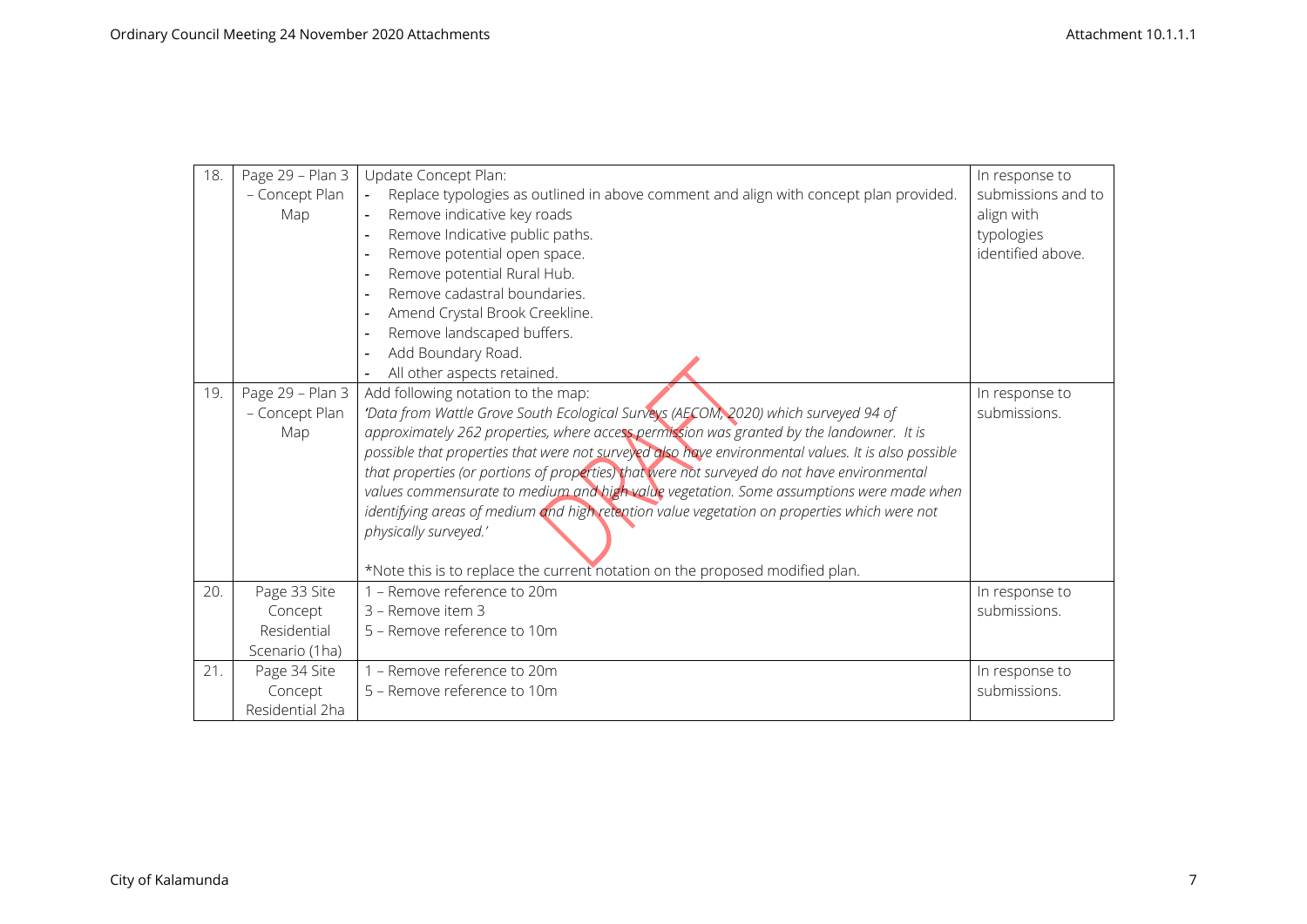| 22. | Page 35 - Site  | 1 - Remove reference to 20m                                                                     | In response to       |
|-----|-----------------|-------------------------------------------------------------------------------------------------|----------------------|
|     | Concept 4ha     | 5 - Remove reference to 10m                                                                     | submissions.         |
|     |                 | 7 - Remove reference to communal green                                                          |                      |
| 23. | Page 36 - Site  | Amend Title to Rural Composite                                                                  | To better align with |
|     | Concept Eco     |                                                                                                 | intended land use.   |
|     | <b>Business</b> |                                                                                                 |                      |
| 24. | Page 37 - Site  | Amend Title to Non-residential Centre. Add note:                                                | In response to       |
|     | Concept Rural   | A suitably sized non-residential centre (not industrial) commensurate to the density of the     | Rural Hub being      |
|     | Hub             | population to be defined at future detailed planning and subject to needs assessment.           | removed from         |
|     |                 |                                                                                                 | Concept Plan.        |
| 25. | Page 44 - 3.2   | Remove                                                                                          | In response to       |
|     | Technical       |                                                                                                 | submissions.         |
|     | Considerations  |                                                                                                 |                      |
|     | (2)             |                                                                                                 |                      |
| 26. | Page 44 - 3.2   | Remove wording after 'on constrained land'                                                      | To simplify          |
|     | Technical       |                                                                                                 | technical            |
|     | Considerations  |                                                                                                 | consideration.       |
|     | (3)             |                                                                                                 |                      |
| 27. | Page 44 - 3.2   | Replace wording with 'A suitably sized non-residential centre (not industrial) commensurate     | In response to       |
|     | Technical       | to the density of the population to be defined at future detailed planning and subject to needs | Rural Hub being      |
|     | Considerations  | assessment. Preferred location should this occur fronting Brentwood Road or Welshpool           | removed from         |
|     | (4)             | Road East.'                                                                                     | Concept Plan.        |
| 28. | Page 44 - 3.2   | Replace 'landscape protection' with 'special rural'.                                            | To clarify technical |
|     | Technical       |                                                                                                 | consideration and    |
|     | Considerations  |                                                                                                 | align with City's    |
|     | (5)             |                                                                                                 | Scheme.              |
| 29. | Page 44 - 3.2   | Remove 'proposed' and replace 'mandated' with 'provide'. Add 'subject to future planning' at    | To clarify technical |
|     | Technical       | the end of the sentence.                                                                        | consideration.       |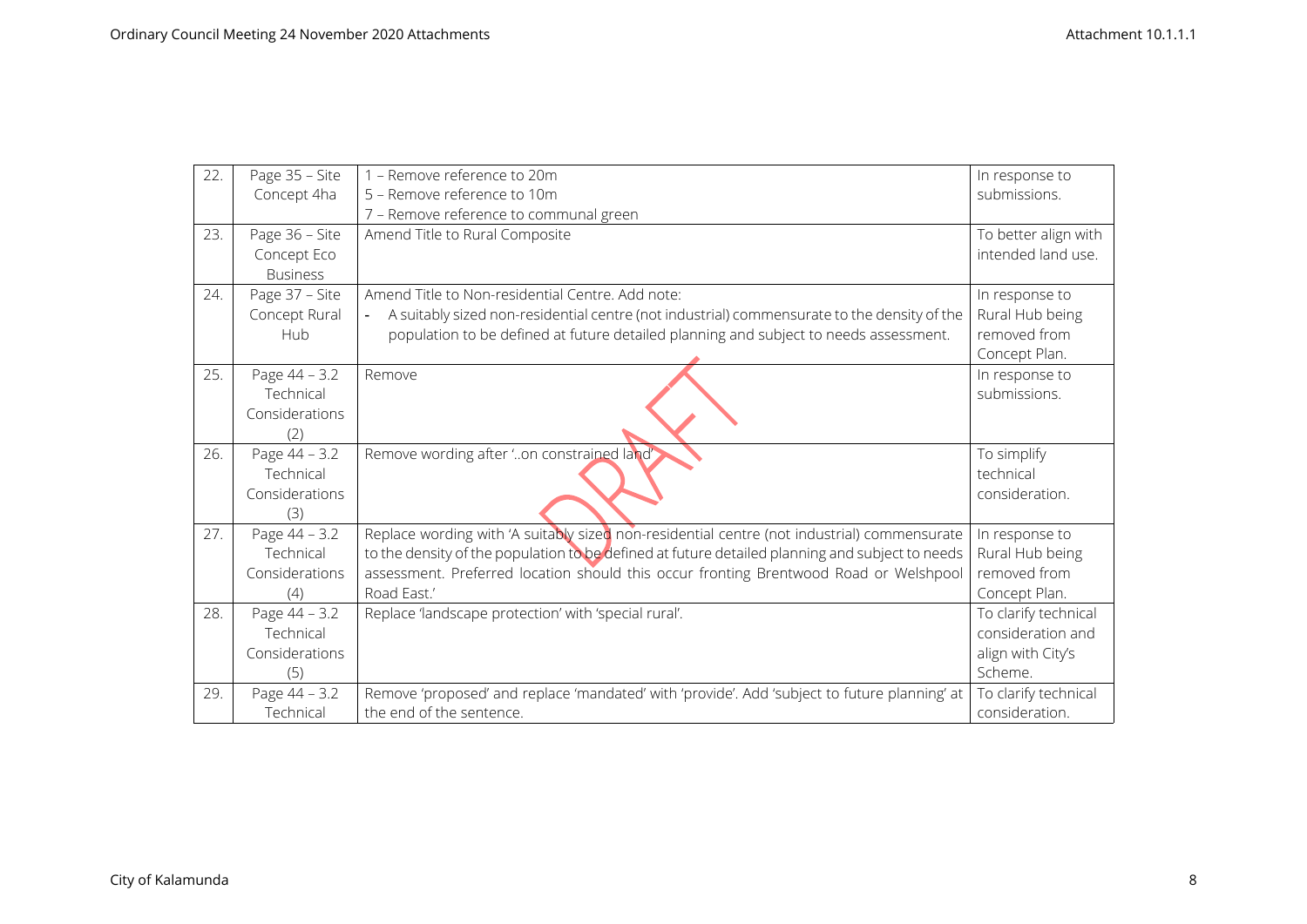|     | Considerations<br>(6)                                                               |                                                                                                                                                                                                                                                                                                                                                                                                                                                                                                           |                                                   |
|-----|-------------------------------------------------------------------------------------|-----------------------------------------------------------------------------------------------------------------------------------------------------------------------------------------------------------------------------------------------------------------------------------------------------------------------------------------------------------------------------------------------------------------------------------------------------------------------------------------------------------|---------------------------------------------------|
| 30. | Page 44 - 3.2<br>Technical<br>Considerations<br>(7)                                 | Remove 'and co-located with Rural Hub' and replace with 'subject to future planning'.                                                                                                                                                                                                                                                                                                                                                                                                                     | In response to<br>submissions.                    |
| 31. | Page 44 - 3.2<br>Technical<br>Considerations<br>(8)                                 | Remove 'Co-Location with Rural Hub preferred.'                                                                                                                                                                                                                                                                                                                                                                                                                                                            | In response to<br>submissions.                    |
| 32. | Page 44 - 3.2<br>Technical<br>Considerations                                        | Add technical consideration - 'Perth Airport Increased Noise' and state that 'all developments<br>are insulated appropriately in accordance with Perth Airport advice.'                                                                                                                                                                                                                                                                                                                                   | In response to<br>submission by<br>Perth Airport. |
| 33. | Page 45 -<br><b>Technical Plan</b>                                                  | Remove Technical Plan                                                                                                                                                                                                                                                                                                                                                                                                                                                                                     | In response to<br>submissions.                    |
| 34. | Page 46 -<br>Further<br>Investigation -<br>Residential<br>Densities and<br>Lot Size | Remove 'with 1-3 dwellings per lot'.                                                                                                                                                                                                                                                                                                                                                                                                                                                                      | In response to<br>submissions.                    |
| 35. | Page 46 -<br><b>Further</b><br>Investigation -<br>Public Open<br>Space Provision    | Remove wording and replace with 'Public Open Space provision to be considered as part of<br>future detailed planning. It will be important any POS provided allows for a variety of POS<br>types including active, passive and environmental.'<br>Add title - Protection of significant environmental values.<br>Include the following: The Concept Plan identifies significant environmental values. Need for<br>these areas to be vested as public open space to be further considered and alternatives | In response to<br>submissions.                    |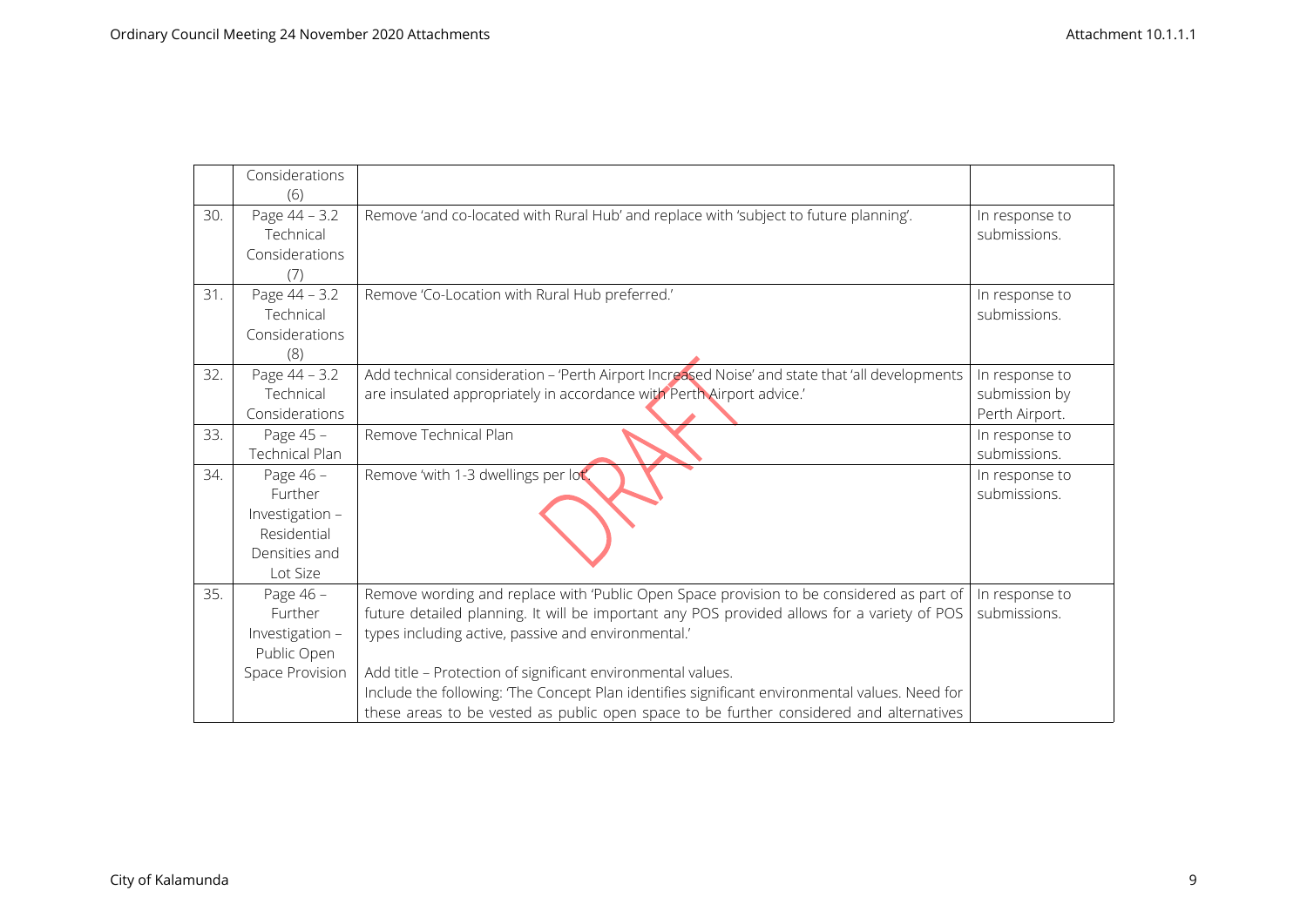|     |                      | explored during future planning. It may be deemed during future planning that<br>environmental values can be retained in private ownership.'                                              |                                   |
|-----|----------------------|-------------------------------------------------------------------------------------------------------------------------------------------------------------------------------------------|-----------------------------------|
| 36. | Page 46 -<br>Further | Remove 'population growth scenario modelling' and replace with 'future planning. Feedback<br>from the Department of Education has indicated that the identification of a school site/s in | In response to<br>submission from |
|     | Investigation -      | the precinct may be required due to population growth and pressures on surrounding                                                                                                        | DoE.                              |
|     | School Site and      | schools.'                                                                                                                                                                                 |                                   |
|     | Other Services       |                                                                                                                                                                                           |                                   |
| 37. | Page 46 -            | Remove section                                                                                                                                                                            | In response to                    |
|     | Further              |                                                                                                                                                                                           | submissions.                      |
|     | Investigation -      |                                                                                                                                                                                           |                                   |
|     | Road Network         |                                                                                                                                                                                           |                                   |
|     | Expansion            |                                                                                                                                                                                           |                                   |
| 38. | Page 46 -            | Replace title with Non-residential development.                                                                                                                                           | In response to                    |
|     | Further              | Include 'A suitably sized non-residential centre (not industrial) commensurate to the density                                                                                             | Rural Hub being                   |
|     | Investigation -      | of the population to be defined at future detailed planning and subject to needs assessment.                                                                                              | removed from                      |
|     | Rural Hub            | Preferred location should this occur fronting Brentwood Road or Welshpool Road East.'                                                                                                     | Concept Plan.                     |
|     | Delivery             |                                                                                                                                                                                           |                                   |
| 39. | Page 46 -            | Add title - Structure Planning and Infrastructure Funding - 'Future planning may require the                                                                                              | In response to                    |
|     | Further              | preparation of a structure plan to coordinate the broader development of the area and may                                                                                                 | submission from                   |
|     | Investigation        | also require the preparation of other technical studies and plans which address the technical                                                                                             | DPLH and to clarify               |
|     |                      | considerations identified in further investigation. Future planning may also require the                                                                                                  | planning process                  |
|     |                      | preparation of an infrastructure contribution plan to coordinate the funding and delivery of                                                                                              | going forward.                    |
|     |                      | common public infrastructure to the area.'                                                                                                                                                |                                   |
| 40. | Page 50 -            | Replace 'meat' with 'met'.                                                                                                                                                                | Administrative                    |
|     | Implementation       |                                                                                                                                                                                           | error.                            |
|     | Strategies - first   |                                                                                                                                                                                           |                                   |
|     | paragraph            |                                                                                                                                                                                           |                                   |